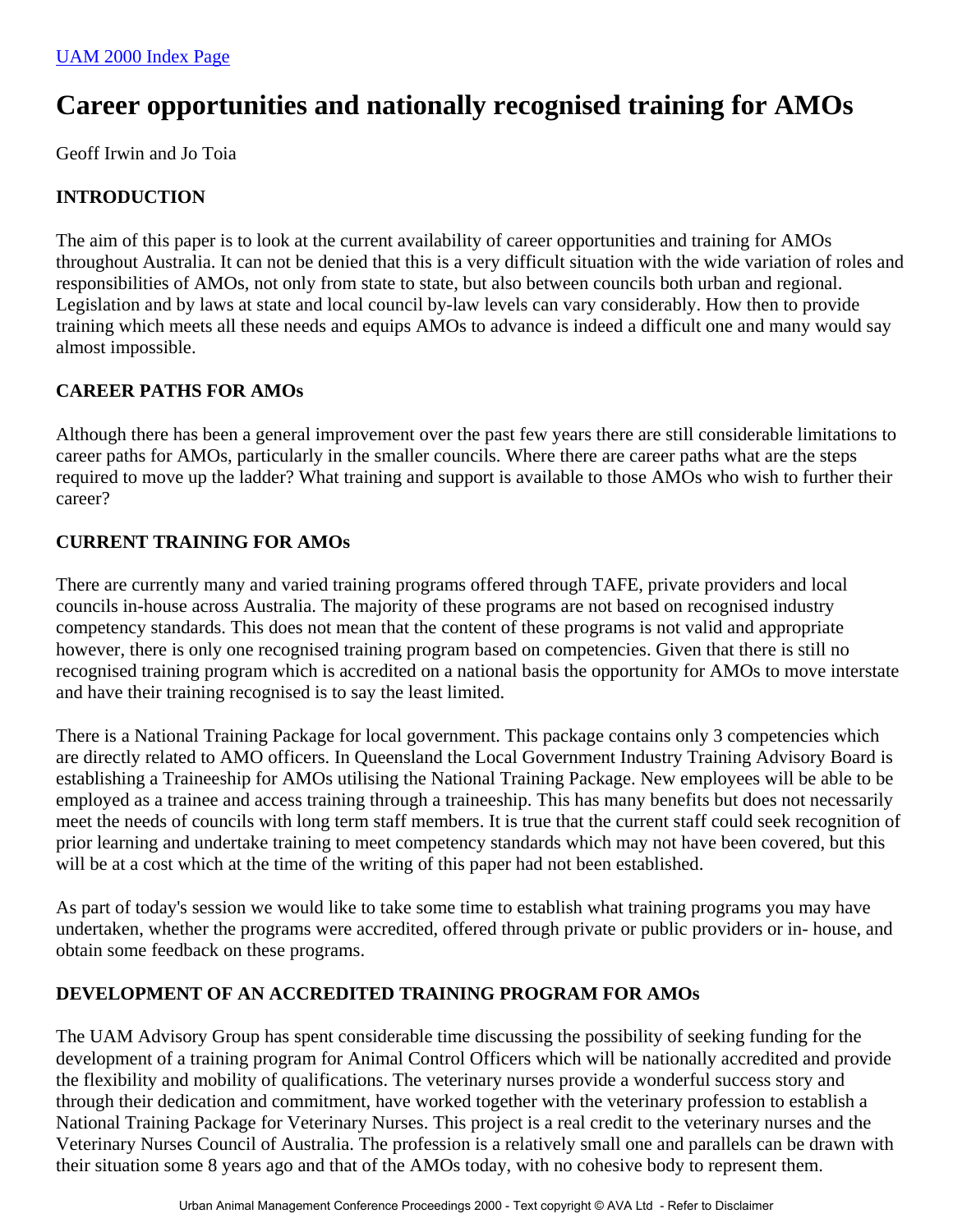The Veterinary Nursing Training Package is currently under review by the Rural Training Council of Australia (RTCA). The review may include re-engineering the national training package to accommodate other related animal care/handling occupations such as kennel attendants, pet shop attendants, animal management officers, wildlife rangers and laboratory animal technicians.

So what do we do? Do we just leave things as they are and have training of varying standards from high to very low? Do we make sure, as a key stakeholder, that we have input into the training program?

As a result of the UAM Advisory Group meeting at Perth it was suggested that a national training program could be developed. The objective was to develop a relevant nationally accredited training program:

- to offer a career path for AMOs; and
- to ensure that AMOs are equipped to satisfactorily meet the public service demand in Animal Management.

Possible content was considered and is outlined below. As part of today's proceedings we would like to discuss this content and ask you to assist in further development. As key stakeholders in the development of this program we value your input.

We would also like to seek your endorsement of the development of a nationally accredited training program for AMOs. This endorsement can then be utilised when seeking funding and support for the development of the program through government funding agencies.

Possible areas for inclusion in a nationally accredited training program. We look forward to meeting with you in Hobart.

|                                                                                                                   | <b>PEOPLE</b>                                                                                                                                                                                                                                                                            | <b>ANIMALS</b>                                                                                                                                                                                                                                                                                              | <b>LEGISLATION</b>                                                                                                                                                                                                                                                                                                         |
|-------------------------------------------------------------------------------------------------------------------|------------------------------------------------------------------------------------------------------------------------------------------------------------------------------------------------------------------------------------------------------------------------------------------|-------------------------------------------------------------------------------------------------------------------------------------------------------------------------------------------------------------------------------------------------------------------------------------------------------------|----------------------------------------------------------------------------------------------------------------------------------------------------------------------------------------------------------------------------------------------------------------------------------------------------------------------------|
| $\mathbf F$<br>$\mathbf 0$<br>U<br>N<br>D<br>A<br>T<br>I<br>$\bf{O}$<br>N<br>$\mathbf C$<br>$\mathbf 0$<br>M<br>P | Conflict resolution<br><b>Stress Management</b><br>• Dealing with difficult clients<br>• Investigation techniques<br>Verbal judo<br>• Neighbourhood disputes methods<br>• Mediation<br>Communication (verbal and non-<br>verbal)<br>• Critical incident management<br>• Public education | • First aid<br>• Maintaining equipment<br>• Occupational health and safety<br>· Animal identification<br>• Breed identification<br>• Loading and handling<br>Confinement and restraint<br>Animal care and control<br>Behaviour - barking, aggression,<br>wandering<br>• Zoonotics<br>Disease identification | • Understanding legislation<br>• Courtroom procedures<br>• Public/personal/ council liability<br>• Taking evidence<br>• Relevant legislation<br>• Prosecution case handling<br>• Process infringements<br>• Occ. Health & Safety<br>$\cdot$ Core laws<br>• Preparing a brief<br>• Pound operations<br>• Information access |

## **ABOUT THE AUTHORS**

Geoff Irwin Gold Coast City Council PO Box 5042 Gold Coast Mail Centre Qld 9729